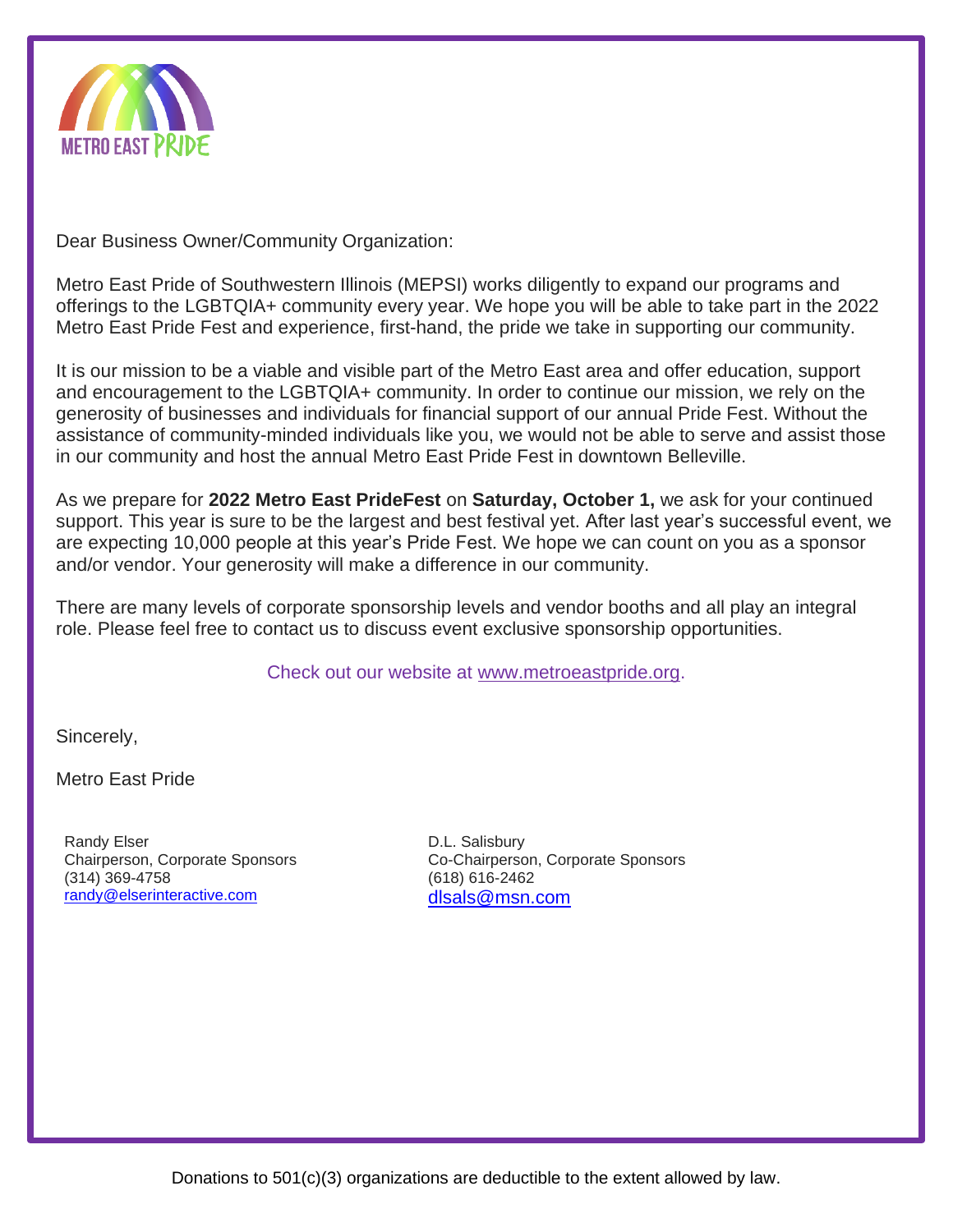

## **2022 Metro East Pride Fest October 1, 2022 Sponsorship Opportunities**

| <b>Community Partner</b> |                                                                                                                      | <b>Bronze Sponsors</b>                                                                                                                                 | <b>Silver Sponsors</b>                                                                                                                                                                                                   |  |
|--------------------------|----------------------------------------------------------------------------------------------------------------------|--------------------------------------------------------------------------------------------------------------------------------------------------------|--------------------------------------------------------------------------------------------------------------------------------------------------------------------------------------------------------------------------|--|
|                          | Company name on Pride Fest T-shirt,<br>Metro East Pride website, and festival<br>banner<br>Web: Name on Sponsor page | 10x10 vendor booth<br>Company name on Pride Fest T-shirt,<br>$\bullet$<br>Metro East Pride website and festival<br>banner<br>Web: Name on Sponsor page | 10x10 vendor booth<br>Company name on Pride Fest T-shirt,<br>Metro East Pride website, festival poster<br>and festival banner<br>Web: Logo and link to company website<br>on Sponsor page<br>Pride Fest Announcement (1) |  |
|                          | <b>Up to \$100</b>                                                                                                   | \$250                                                                                                                                                  | \$500                                                                                                                                                                                                                    |  |

| <b>Gold Sponsors</b>                                                                                                                                                                                                                                                                                            | <b>Rainbow Sponsors</b>                                                                                                                                                                                                                                                                                                                                                      | <b>Presenting Festival Sponsors</b>                                                                                                                                                                                                                                                                                                   |  |
|-----------------------------------------------------------------------------------------------------------------------------------------------------------------------------------------------------------------------------------------------------------------------------------------------------------------|------------------------------------------------------------------------------------------------------------------------------------------------------------------------------------------------------------------------------------------------------------------------------------------------------------------------------------------------------------------------------|---------------------------------------------------------------------------------------------------------------------------------------------------------------------------------------------------------------------------------------------------------------------------------------------------------------------------------------|--|
| Naming rights to 1 festival element<br>10x20 vendor booth<br>Corporate logo on Pride Fest T-shirt,<br>Metro East Pride website, festival poster<br>and Main stage banner<br>Web: Logo and link to company website<br>on Sponsor page<br>Pride Fest Announcements (2)<br>Media coverage by various media outlets | Naming rights to 1 festival element<br>10x20 premier vendor booth<br>Corporate logo on Event Exclusive<br>signage, Pride Fest T-shirt, Metro East<br>Pride website, festival poster and Main<br>stage banner<br>Web: Logo and link to company website<br>$\bullet$<br>on Sponsor page<br>PrideFest Announcements (3)<br>$\bullet$<br>Media coverage by various media outlets | Naming rights to 1 festival element<br>10x20 premier vendor booth<br>Headline logo on Main Stage backdrop<br>Corporate logo on Pride Fest T-shirt,<br>Metro East Pride website, festival poster<br>Web: Logo and link to company website<br>on Sponsor page<br>PrideFest Announcements (5)<br>Media coverage by various media outlets |  |
| \$1,000                                                                                                                                                                                                                                                                                                         | \$2,500                                                                                                                                                                                                                                                                                                                                                                      | \$5,000                                                                                                                                                                                                                                                                                                                               |  |

**NOTE: Silver, Gold and Rainbow Sponsors must submit a high-resolution copy of company logo. Illustrator / vector format preferred.**

## **CORPORATE SPONSOR FORM**

Make checks payable to: Metro East Pride ● Mail registration to: Pride Fest PO Box 794 Belleville, IL 62222